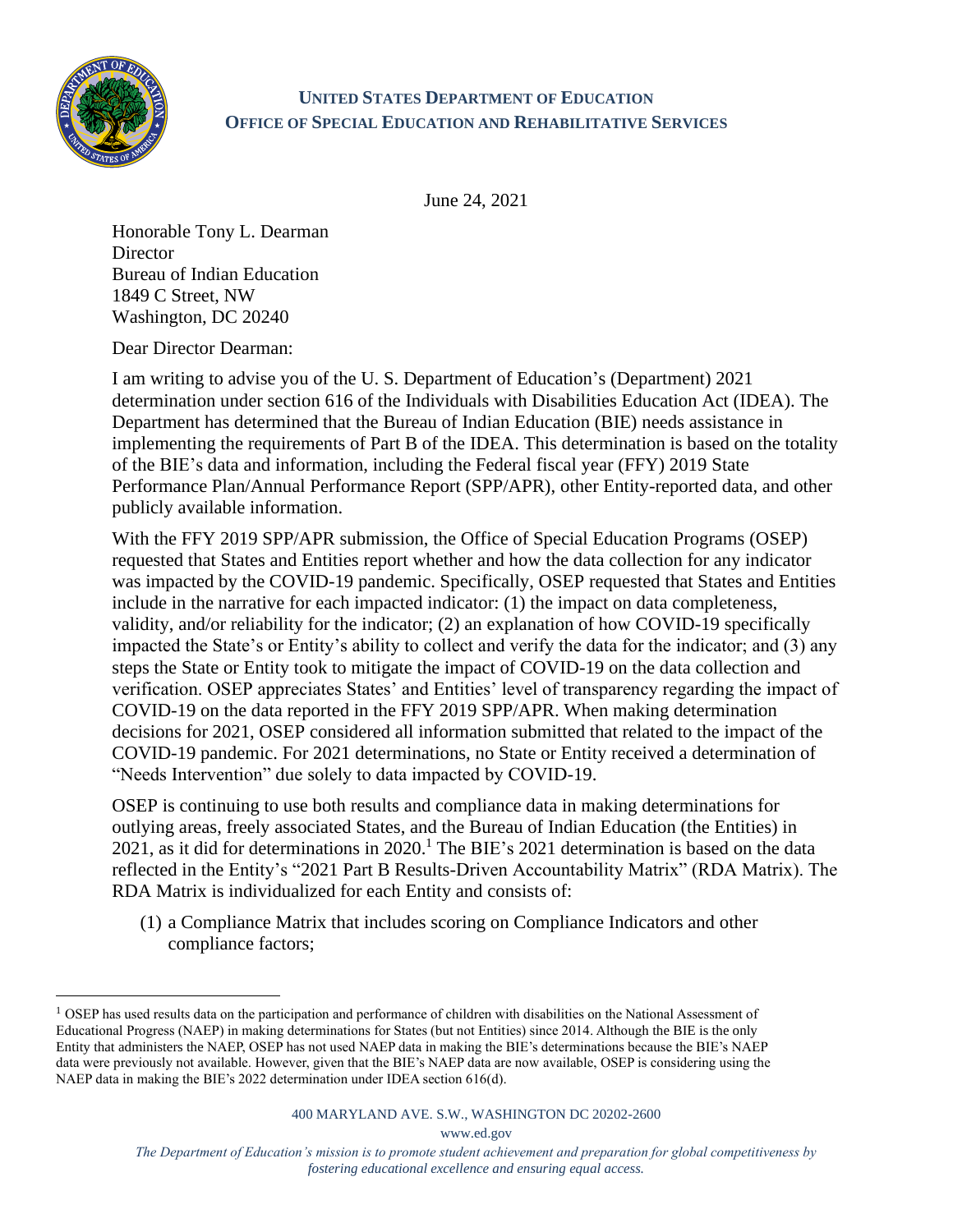- (2) a Results Matrix that includes scoring on Results Elements;
- (3) a Compliance Score and a Results Score;
- (4) an RDA Percentage based on both the Compliance Score and the Results Score; and
- (5) the Entity's Determination.

The RDA Matrix is further explained in a document, entitled "How the Department Made Determinations under Section 616(d) of the Individuals with Disabilities Education Act in 2021: Freely Associated States, Outlying Areas, and the Bureau of Indian Education-Part B" (HTDMD).

The specifics of the determination procedures and criteria are set forth in the HTDMD and reflected in the RDA Matrix for the BIE. In making Part B determinations in 2021, OSEP used results data related to:

- (1) the percentage of CWD who graduated with a regular high school diploma; and
- (2) the percentage of CWD who dropped out.

You may access the results of OSEP's review of the BIE's SPP/APR and other relevant data by accessing the EMAPS SPP/APR reporting tool using your Entity-specific log-on information at [https://emaps.ed.gov/suite/.](https://emaps.ed.gov/suite/) When you access your Entity's SPP/APR on the site, you will find, in applicable Indicators 1 through 16, the OSEP Response to the indicator and any actions that the Entity is required to take. The actions that the Entity is required to take are in the "Required Actions" section of the indicator.

It is important for you to review the Introduction to the SPP/APR, which may also include language in the "OSEP Response" and/or "Required Actions" sections.

You will also find all of the following important documents saved as attachments:

- (1) the BIE's RDA Matrix;
- (2) the HTDMD document; and
- (3) a spreadsheet entitled "2021 Data Rubric Part B," which shows how OSEP calculated the BIE's "Timely and Accurate State-Reported Data" score in the Compliance Matrix.

As noted above, the BIE's 2021 determination is Needs Assistance. A State's or Entity's 2021 RDA Determination is Needs Assistance if the RDA Percentage is at least 60% but less than 80%. A State's or Entity's determination would also be Needs Assistance if its RDA Determination percentage is 80% or above but the Department has imposed Specific Conditions on the State's or Entity's last three IDEA Part B grant awards (for FFYs 2018, 2019, and 2020), and those Specific Conditions are in effect at the time of the 2021 determination. While the BIE's RDA percentage is 32.5%, for 2021 determinations, the Department is issuing a determination of "Needs Assistance" instead of Needs Intervention" given that the BIE's low RDA percentage is directly attributable to the BIE's FFY 2019 SPP/APR assessment data and compliance data under Indicator 11 (timely initial evaluation), which were both directly impacted by the COVID-19 pandemic as explained further below.

Specifically, the BIE was unable to collect valid and reliable assessment data because it was not able to administer its reading/language arts and mathematics assessments in FFY 2019 as a result of the COVID-19 pandemic. Therefore, the BIE was unable to report data on the participation of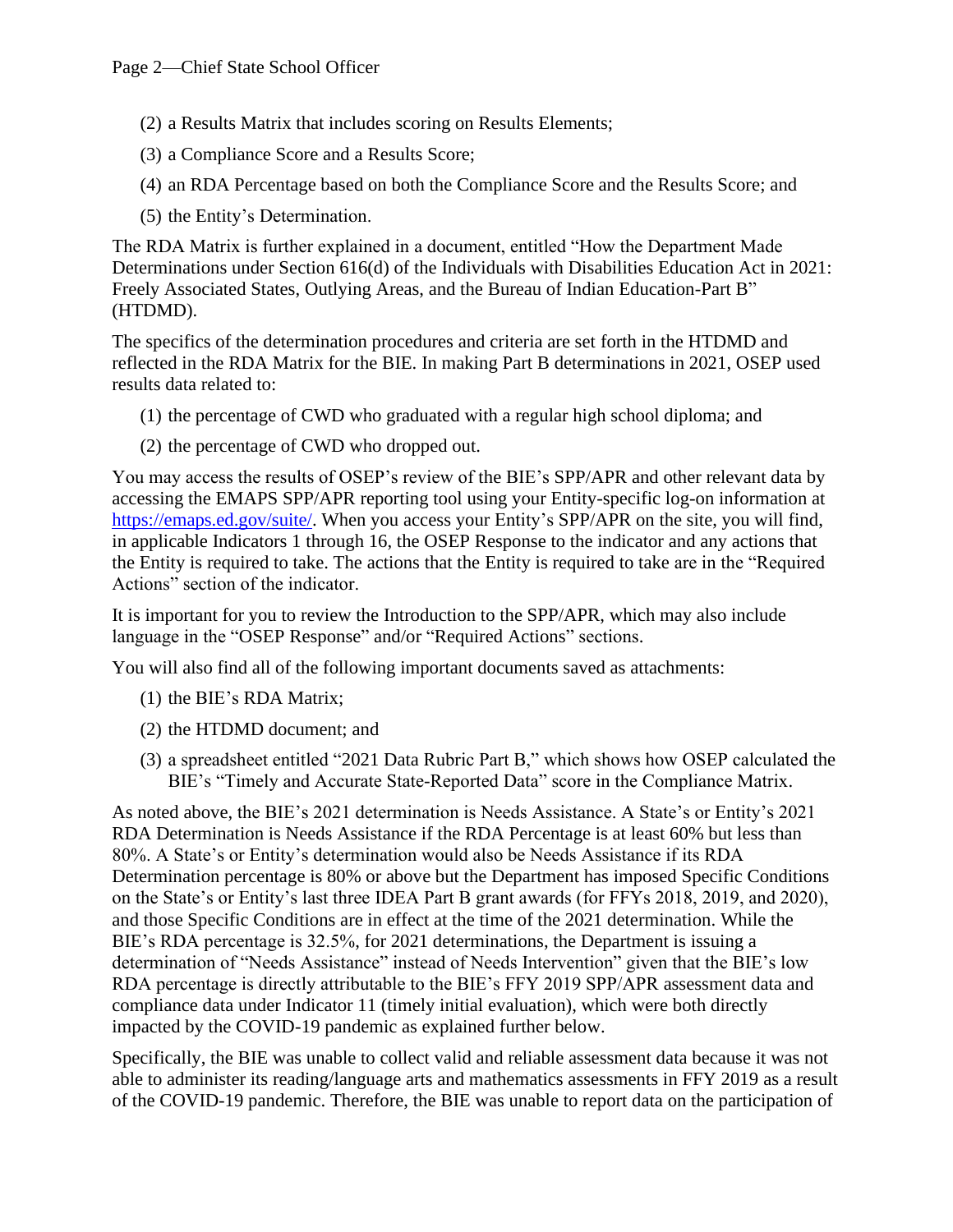children with disabilities in the general statewide assessment, and this element of the Results Matrix could not be scored. In addition, because OSEP does not use the National Assessment of Educational Progress (NAEP) data in making the BIE's determinations (see footnote 1), the BIE could only be scored on the exiting data elements of the Results Matrix. Therefore, its results matrix score of 25% is based on two elements, whereas the results component of the BIE's 2020 determination was based on four elements. Further, the BIE received a score of one for Indicator 11 on the Compliance Matrix, and the BIE provided information regarding the impact of the COVID-19 pandemic in its explanation of its timely initial evaluation data under Indicator 11. Specifically, the BIE reported that, due to COVID-19, it could not obtain data from 24 schools because of school staff's lack of computers for access to the Native American Student Information System and lack of reliable Internet access, teacher turnover, tribal executive orders, school closures, and the passing of several special education staff members due to COVID-19. Given the impact of the COVID-19 pandemic on the BIE's Indicator 11 data and assessment data, including the effect on the BIE's results score due to the lack of assessment data and NAEP data, OSEP is issuing its determination for the BIE to be "Needs Assistance."

The BIE's IDEA Part B grant award has been under Specific Conditions from FFY 2007 through FFY 2020. Under the Specific Conditions on the BIE's FFY 2020 IDEA Part B grant award, the BIE was required to submit a corrective action plan (CAP) and quarterly progress reports that address the steps the BIE will take to: (1) implement a fiscal monitoring system to ensure that BIE-operated schools and tribally-operated schools are ensuring the appropriate use of IDEA Part B funds; (2) develop and implement procedures to ensure that the BIE will publicly report on the assessment of children with disabilities in the same manner and frequency as it reports on the assessment of children without disabilities, as required under 34 C.F.R. § 300.160(f); (3) develop and implement a corrective action plan that addresses the actions the BIE will take to address the noncompliance with secondary transition requirements in IDEA section  $614(d)(1)(A)(i)(VIII)$  and 34 C.F.R. §§ 300.320(b) and 300.321(b) and improve the accuracy of the secondary transition data; and (4) ensure that all students with disabilities enrolled in San Felipe Pueblo Elementary School and other BIE-funded schools received related services in accordance with their individualized education programs (IEPs) and any compensatory services determined necessary by the IEP Teams, as required by IDEA section 612(a)(1) and 34 C.F.R. §§ 300.320 and 300.323(c)(2), and that all initial evaluations are conducted within 60 days of receiving parental consent for the evaluation in accordance with  $34$  C.F.R. § 300.301(c)(1). OSEP will continue to impose Specific Conditions on the BIE's FFY 2021 IDEA Part B grant award because the BIE failed to complete all of the corrective actions contained in Section C of the 2020-2021 CAP. The specific reporting requirements and other required actions will be described in OSEP's FFY 2021 IDEA Part B grant award documents.

States and Entities were required to submit Phase III Year Five of the SSIP by April 1, 2021. OSEP appreciates the BIE's ongoing work on its SSIP and its efforts to improve results for students with disabilities. We have carefully reviewed and responded to your submission and will provide additional feedback in the upcoming weeks. Additionally, OSEP will continue to provide technical assistance with the BIE as it implements the SSIP, which is due on February 1, 2022.

As a reminder, the BIE must report annually to the public, by posting on its agency's website, the performance of each school funded by the BIE on the targets in the SPP/APR as soon as